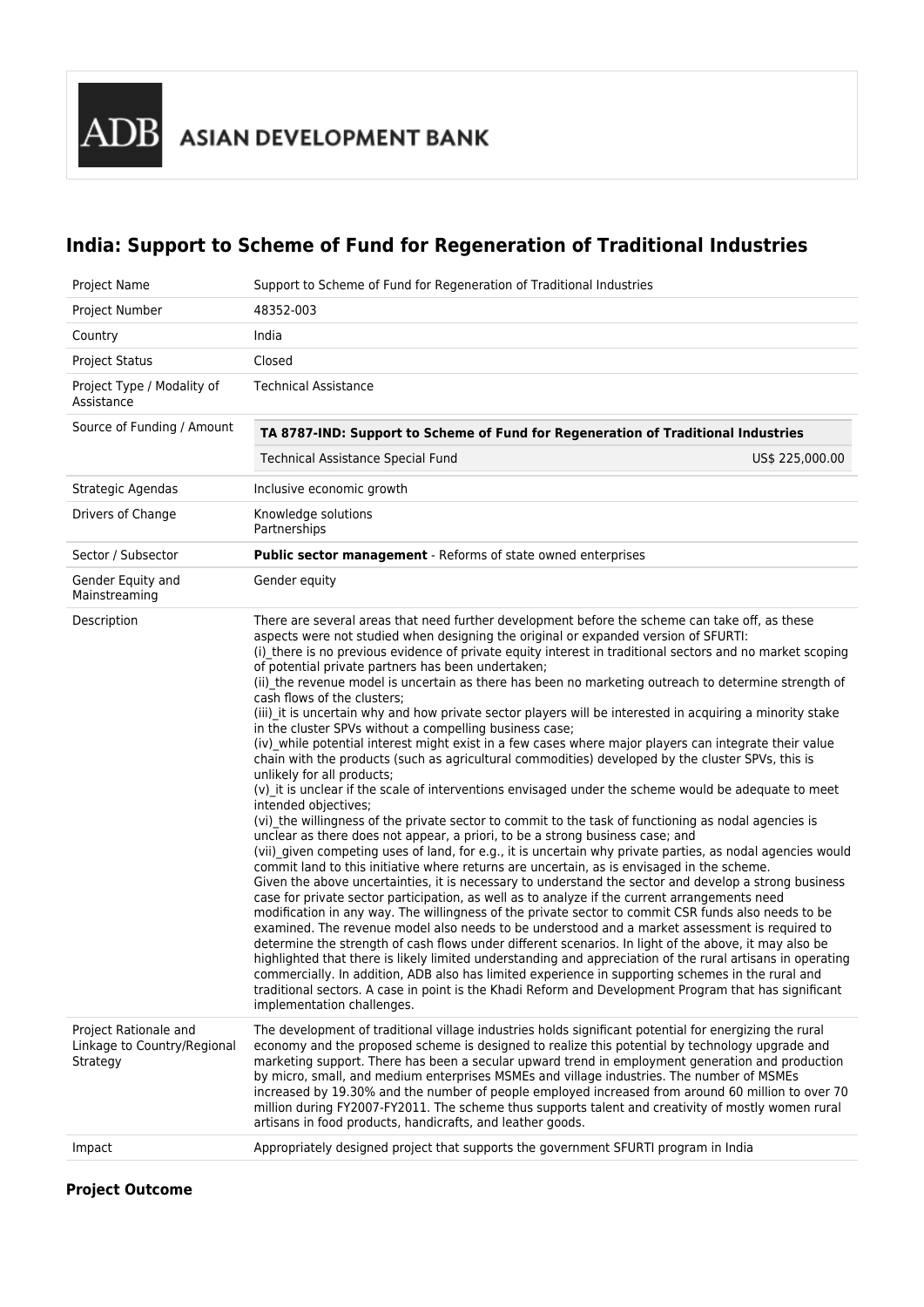Progress Toward Outcome

#### **Implementation Progress**

Description of Project Outputs 1. Viable options for cluster SPV operations in traditional industries identified

2. Studies on cluster SPVs completed

Status of Implementation Progress (Outputs, Activities, and Issues)

Geographical Location

## **Summary of Environmental and Social Aspects**

#### Environmental Aspects

Involuntary Resettlement

Indigenous Peoples

#### **Stakeholder Communication, Participation, and Consultation**

#### During Project Design

| During Project<br>Implementation | The S-PPTA will be implemented over a one year period jointly by the South Asia Public Management,<br>Financial Sector and Trade Division (SAPF) and India Resident Mission (INRM). It will require one<br>international staff each from SAPF and INRM and one administrative staff either from SAPF or INRM. The<br>consultancy will engage four individual consultants to work intermittently over the one-year period. The<br>consultants will have expertise in the following areas: (i) rural and traditional industries, (ii) finance and<br>private sector development, (iii) business strategy and marketing, and (iv) private sector participation<br>including through public private partnerships as may be possible in the rural sector of India. The outline<br>terms of reference of consultants is provided in Appendix 3. All consultants will be engaged in<br>accordance with ADB's Guidelines on the Use of Consultants (2013, as amended from time to time). All<br>disbursements under the TA will be done in accordance with ADB's Technical Assistance Disbursement<br>Handbook (2010, as amended from time to time). The consultants will also be expected to hold a<br>stakeholder consultation seminar to solicit feedback on options for business strategy and private sector<br>participation.<br>The consultant reports will be jointly reviewed by the EA and IAs of the ensuing project, namely:<br>MMSME, and KVIC and Coir Board, respectively. The EA and IAs, along with the mission, will jointly<br>design the ensuing project. |
|----------------------------------|----------------------------------------------------------------------------------------------------------------------------------------------------------------------------------------------------------------------------------------------------------------------------------------------------------------------------------------------------------------------------------------------------------------------------------------------------------------------------------------------------------------------------------------------------------------------------------------------------------------------------------------------------------------------------------------------------------------------------------------------------------------------------------------------------------------------------------------------------------------------------------------------------------------------------------------------------------------------------------------------------------------------------------------------------------------------------------------------------------------------------------------------------------------------------------------------------------------------------------------------------------------------------------------------------------------------------------------------------------------------------------------------------------------------------------------------------------------------------------------------------------------------------------------------------------------------|
|----------------------------------|----------------------------------------------------------------------------------------------------------------------------------------------------------------------------------------------------------------------------------------------------------------------------------------------------------------------------------------------------------------------------------------------------------------------------------------------------------------------------------------------------------------------------------------------------------------------------------------------------------------------------------------------------------------------------------------------------------------------------------------------------------------------------------------------------------------------------------------------------------------------------------------------------------------------------------------------------------------------------------------------------------------------------------------------------------------------------------------------------------------------------------------------------------------------------------------------------------------------------------------------------------------------------------------------------------------------------------------------------------------------------------------------------------------------------------------------------------------------------------------------------------------------------------------------------------------------|

## **Business Opportunities**

| Consulting<br>Services | ADB will recruit four individual national consultants, including a team leader, to carry out the consultancy over a 6-<br>month period. The consultants will have expertise in the areas of (i) rural and traditional industries, (ii) finance and<br>private sector development, (iii) business strategy and marketing, and (iv) public private partnerships (PPP), as<br>may be possible in the rural sector of India. The recruited consultants will also typically be required to have around<br>10 years of professional experience on the desired areas of expertise and a minimum masters' level education in<br>finance, economics, rural development, and business strategy. To reduce administrative burden and improve<br>economy and efficiency and value for money, all consulting services under the technical assistance would be |
|------------------------|--------------------------------------------------------------------------------------------------------------------------------------------------------------------------------------------------------------------------------------------------------------------------------------------------------------------------------------------------------------------------------------------------------------------------------------------------------------------------------------------------------------------------------------------------------------------------------------------------------------------------------------------------------------------------------------------------------------------------------------------------------------------------------------------------------------------------------------------------|
|                        | engaged on output-based (lump-sum) contracts.                                                                                                                                                                                                                                                                                                                                                                                                                                                                                                                                                                                                                                                                                                                                                                                                    |
|                        |                                                                                                                                                                                                                                                                                                                                                                                                                                                                                                                                                                                                                                                                                                                                                                                                                                                  |

Procurement not applicable

### **Responsible Staff**

| Responsible ADB Officer    | Rao, Vivek                                                                                                         |
|----------------------------|--------------------------------------------------------------------------------------------------------------------|
| Responsible ADB Department | South Asia Department                                                                                              |
| Responsible ADB Division   | Public Management, Financial Sector and Trade Division, SARD                                                       |
| <b>Executing Agencies</b>  | Ministry of Micro, Small and Medium Enterprises<br>Rm. No. 275-D, Udyog Bhawan<br><b>New Delhi 110011</b><br>India |

## **Timetable**

| Concept Clearance | 24 Feb 2015                |
|-------------------|----------------------------|
| Fact Finding      | 25 Feb 2015 to 14 Mar 2015 |